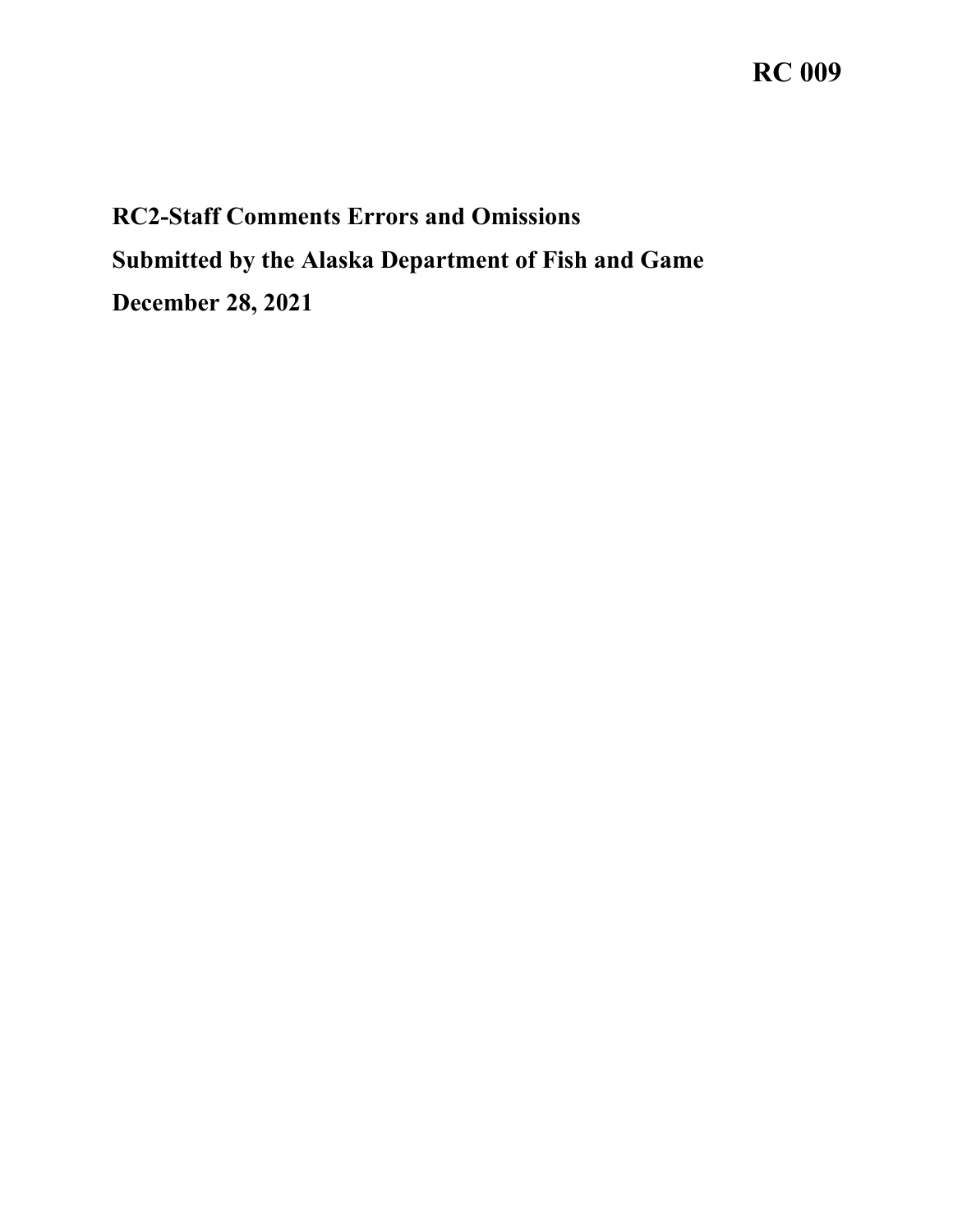## **The Alaska Department of Fish and Game has identified the following errors or omissions in staff comments (RC2)**.

The "Summary of Department Position, Southeast and Yakutat Board of Fisheries Meeting, January, 2022" table that begins on page vii contains page numbers that are incorrect. Readers should reference proposal page numbers from the "Table of Contents" beginning on page ii which are correct.

**Proposal 98**: The reference to figure 97-2 should be referring to figure 92-1.

**Proposal 100**: The reference to figure 97-2 should be referring to figure 92-1.

**Proposal 117:** The reference to figure 117-1 should be referring to figure 92-1.

**Proposal 142**: Tables, figures and subsistence regulation review were omitted and are as follows:



Figure 142-1.–Ketchikan Nonsubsistence Area and the Unuk River.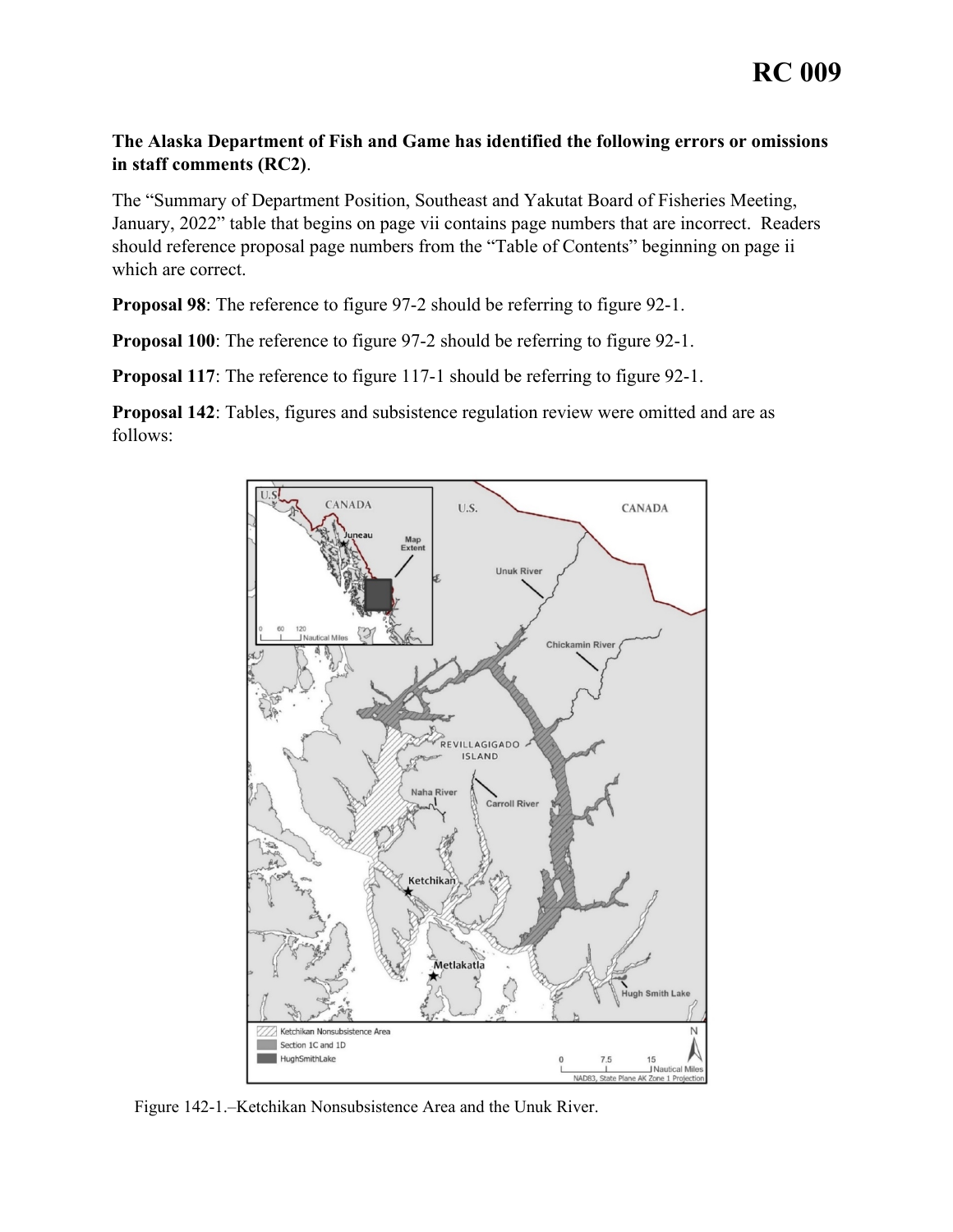| Year           | Commercial<br>Permits<br>Issued | Commercial<br>Permits<br>Fished | Commercial<br>Individual<br>Allotment (lbs) | <b>State</b><br>PU/SUB<br>Harvest | Federal<br>Permits<br>Issued | Federal<br>Harvest | Total<br>Pounds<br>Harvested |
|----------------|---------------------------------|---------------------------------|---------------------------------------------|-----------------------------------|------------------------------|--------------------|------------------------------|
| 1980           | $\overline{\phantom{0}}$        | $\mathbf{1}$                    |                                             | $\overline{\phantom{0}}$          | $\qquad \qquad -$            | $\qquad \qquad -$  | 3,200                        |
| 1981           |                                 | $\overline{c}$                  |                                             |                                   |                              |                    | 8,000                        |
| 1982           |                                 | $\overline{c}$                  |                                             |                                   |                              |                    | 14,400                       |
| 1983           |                                 | 3                               |                                             |                                   |                              |                    | 16,746                       |
| 1984           |                                 | 3                               |                                             |                                   |                              |                    | 34,900                       |
| 1985           |                                 | $\overline{c}$                  |                                             |                                   |                              |                    | 15,000                       |
| 1986           | $\boldsymbol{0}$                | $\boldsymbol{0}$                |                                             |                                   |                              |                    | $\boldsymbol{0}$             |
| 1987           | $\boldsymbol{0}$                | $\boldsymbol{0}$                |                                             |                                   |                              |                    | $\boldsymbol{0}$             |
| 1988           | $\boldsymbol{0}$                | 0                               |                                             |                                   |                              |                    | 0                            |
| 1989           | $\boldsymbol{0}$                | $\theta$                        |                                             |                                   |                              |                    | $\boldsymbol{0}$             |
| 1990           | 3                               | 3                               | 10,000                                      |                                   |                              |                    | 31,000                       |
| 1991           | 3                               | 3                               |                                             |                                   | -                            |                    | 20,800                       |
| 1992           | 3                               | $\boldsymbol{0}$                |                                             |                                   |                              |                    | $\boldsymbol{0}$             |
| 1993           | $\overline{4}$                  | 3                               |                                             |                                   |                              |                    | 27,000                       |
| 1994           | 3                               | 3                               |                                             |                                   |                              |                    | 28,000                       |
| 1995           | $\overline{4}$                  | 4                               |                                             |                                   |                              |                    | 19,700                       |
| 1996           | 6                               | $\overline{c}$                  |                                             |                                   |                              |                    | 8,000                        |
| 1997           | $\overline{4}$                  | 4                               |                                             |                                   |                              |                    | 15,000                       |
| 1998           | 10                              | $\boldsymbol{0}$                | 2,800                                       |                                   |                              |                    | $\boldsymbol{0}$             |
| 1999           | 10                              | 5                               | 2,500                                       |                                   |                              |                    | 10,200                       |
| 2000           | 12                              | $\boldsymbol{0}$                | 2,083                                       |                                   |                              |                    | $\mathbf{0}$                 |
| $2001^a$       | $\boldsymbol{0}$                | 0                               |                                             | 700                               | Unknown                      | 18,000             | 18,700                       |
| $2002^a$       | $\boldsymbol{0}$                | $\boldsymbol{0}$                |                                             | 350                               | 3                            | 4,300              | 4,650                        |
| $2003^a$       | $\boldsymbol{0}$                | $\boldsymbol{0}$                |                                             | $-4,500$                          | $\overline{4}$               | 14,060             | ~18,610                      |
| $2004^{\rm a}$ | $\boldsymbol{0}$                | $\boldsymbol{0}$                |                                             | $100\,$                           | 3                            | 1,500              | 1,600                        |
| $2005^a$       | $\boldsymbol{0}$                |                                 |                                             | $\boldsymbol{0}$                  | $\overline{3}$               | $\boldsymbol{0}$   | $\boldsymbol{0}$             |

Table 142-1.–Unuk River historical eulachon harvest, 1980–2005 (all fisheries were closed after 2005).

a Commercial fishery was closed.

## **SUBSISTENCE REGULATION REVIEW:**

1. Is this stock in a non-subsistence area? Portions of the stock occur in the marine waters of sections 1C and 1D, which are in the Ketchikan Nonsubsistence Area. The freshwater portions of where the eulachon stock occurs are not within the nonsubsistence area.

2. Is this stock customarily and traditionally taken or used for subsistence? Yes. The board has made a positive C&T finding under 5 AAC 01.716(a)(1)(A) for eulachon in the waters of Section 1-C and Section 1-D.

3. Can a portion of the stock be harvested consistent with sustained yield? Potentially in some years.

4. What amount is reasonably necessary for subsistence uses? The board has not made this determination.